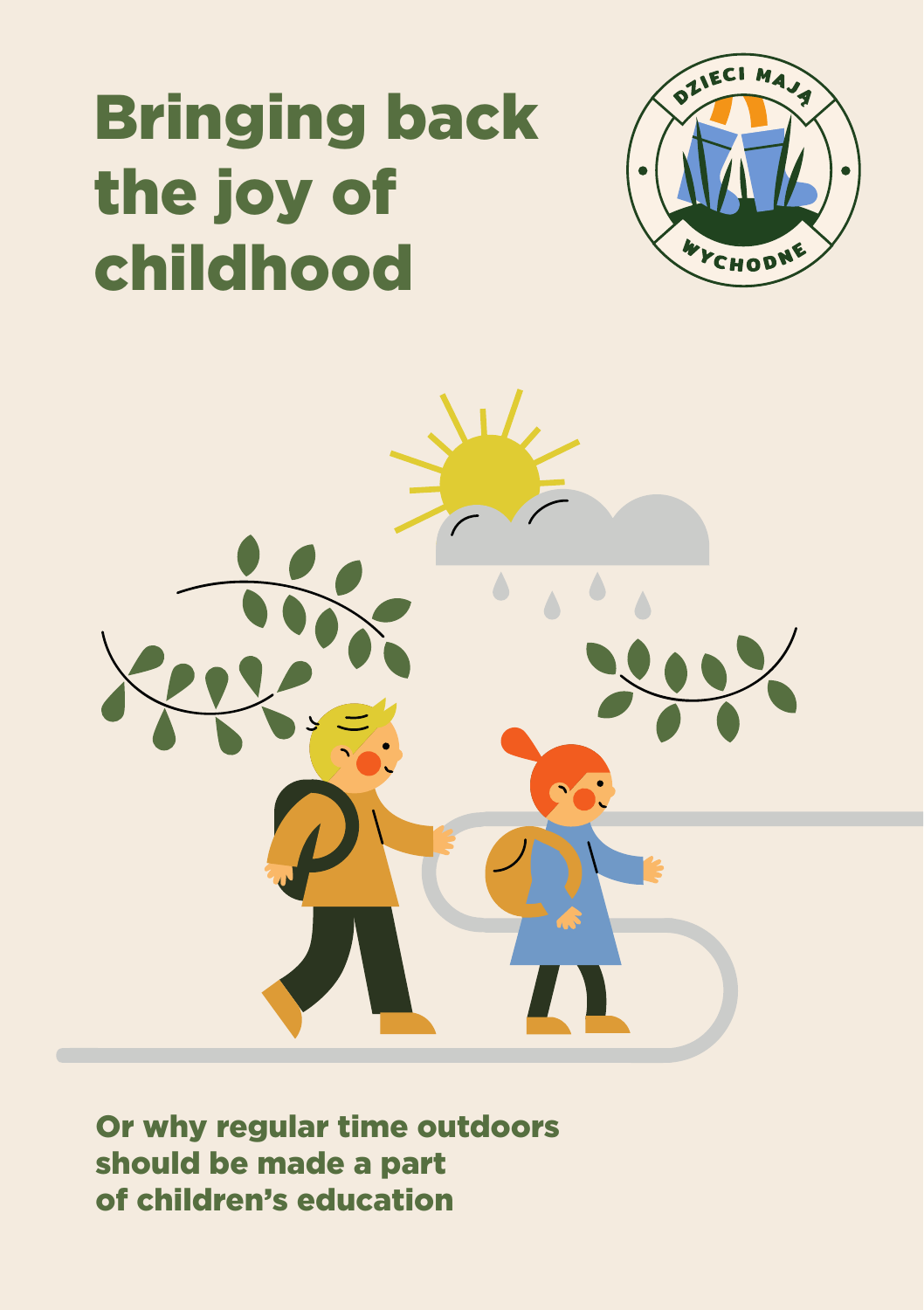**Kids Go Outdoor is a project of the Foundation for Child Development aimed at parents, primary schools, and preschool institutions. We encourage adults to take children on regular outdoor trips once a week to explore the world of nature regardless of the weather. Contact with nature will boost children's energy, the joy of social interactions, and curiosity about the world. Why is it so important?**

# Children who spend a lot of time alone at home:

**They lose contact with their milieu and find it difficult to build their own identity.** Children build their identity and personality by interacting with others – adults and other children. These interactions must be based on genuine contact, in the spirit of freedom, attention, and care. Without trying out their ideas and actions in the real world, young children cannot build a true self-image or learn to solve problems.

#### **Their brains develop less**

**effectively.** A child's brain develops through interactions. These interactions shape the architecture of the brain. Children who have no opportunities for interacting with others cannot properly develop their executive brain functions. These executive functions include impulse control, concentration, and remembering.

**They spoil their eyesight.** Even without looking at screens. They do not focus on far-away objects.

**They do not move enough.**  A sedentary lifestyle deforms their spines and weakens their muscles.

**They feel tired and bored.** They do not enjoy education (especially online) and have no motivation to learn.

More and more they feel that **they won't have a happy and carefree childhood.**

# It is essential for children to regularly spend time together in nature:

#### Because it builds up their physical resilience and mental strength

**Children who play and learn in natural environments** have a richer microflora – their digestive systems work better, and they are more immune to pathogens.



**It is through supportive interactions**  that children can build the ability to adapt and develop despite continued stress, building up the resilience to face life's current and future challenges.



#### Because it is conducive to children's development and alleviates developmental problems

Children who play in a natural environment become more energetic and relaxed at the same time

They are more cautious and focused, their senses are sharper while the minds are calmer.

Those who cannot sit still can run around freely; those who are less vigorous can watch the world undisturbed.